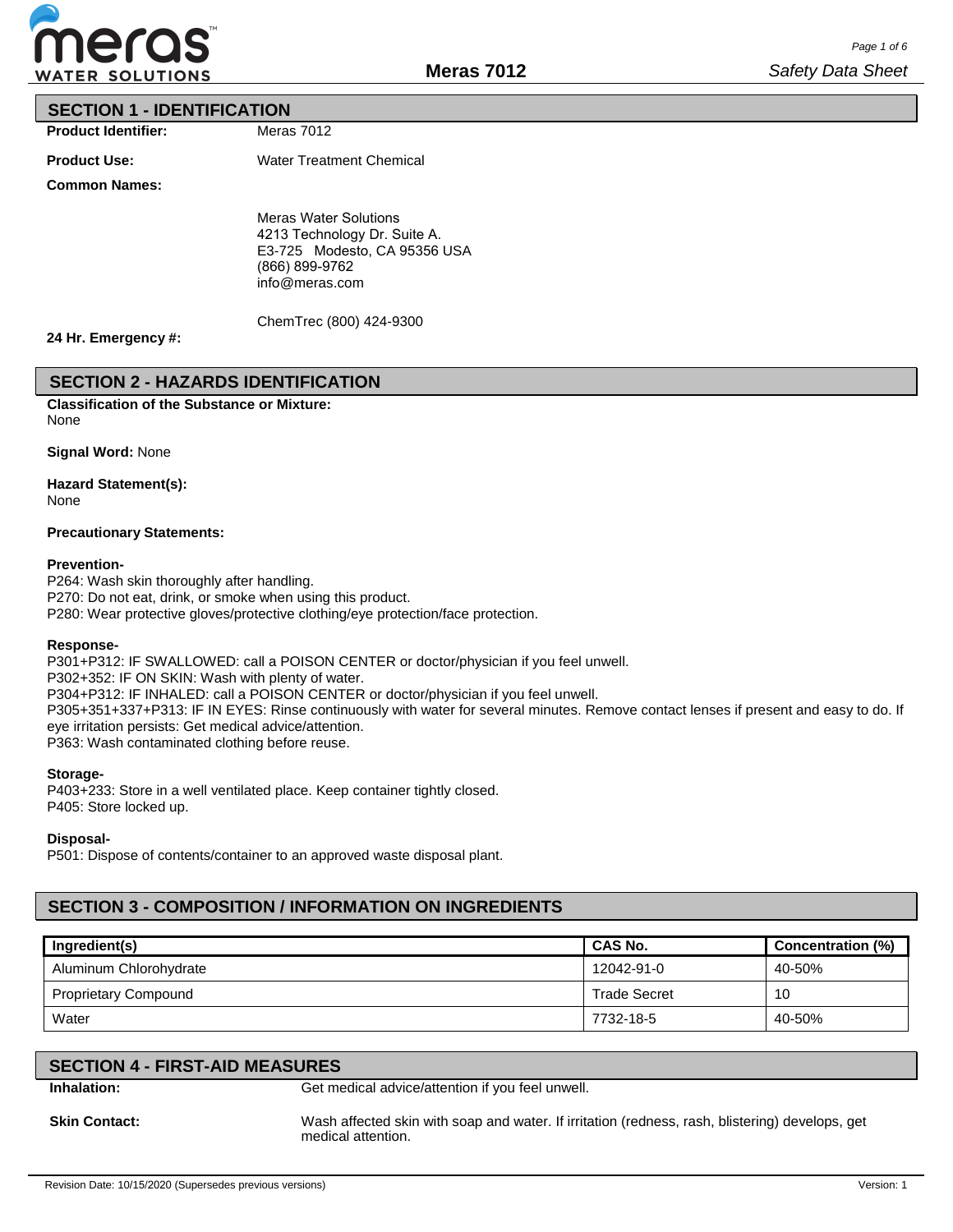

| Eye Contact:                                                                                           | Rinse opened eye for several minutes under running water. If symptoms persist, consult a<br>doctor.                                                                                 |
|--------------------------------------------------------------------------------------------------------|-------------------------------------------------------------------------------------------------------------------------------------------------------------------------------------|
| Ingestion:                                                                                             | NEVER MAKE AN UNCONSCIOUS PERSON VOMIT OR DRINK FLUIDS! Rinse mouth<br>thoroughly. Get medical attention immediately!                                                               |
| <b>Most Important Symptoms And</b><br><b>Effects, Both Acute And Delayed:</b>                          | Rinse cautiously with water for several minutes. Remove contact lenses, if present and easy to<br>do. Continue rinsing. If irritation develops and persists, get medical attention. |
| <b>Indication Of Any Immediate</b><br><b>Medical Attention And Special</b><br><b>Treatment Needed:</b> | No data available.                                                                                                                                                                  |

## **SECTION 5 - FIRE-FIGHTING MEASURES**

| <b>Suitable Extinguishing Equipment:</b>                                        | Dry Chemical<br>Carbon Dioxide<br>Water Fog<br>Foam                                                                                                                                                                                                                                                                                                     |
|---------------------------------------------------------------------------------|---------------------------------------------------------------------------------------------------------------------------------------------------------------------------------------------------------------------------------------------------------------------------------------------------------------------------------------------------------|
| <b>Special Hazards Arising From The</b><br><b>Substance Or Mixture:</b>         | Combustion or thermal decomposition will evolve toxic and irritant vapours.                                                                                                                                                                                                                                                                             |
| <b>Special Protective Equipment And</b><br><b>Precautions For Firefighters:</b> | Avoid breathing fire vapor.<br>Firefighters should wear an approved self-contained breathing apparatus (SCBA).<br>Use water spray to cool unopened containers.<br>Use caution. See Section 7 for more information on safe handling.<br>See Section 8 for more information on personal protection equipment. See Section 13 for<br>disposal information. |

## **SECTION 6 - ACCIDENTAL RELEASE MEASURES**

| <b>Personal Precautions, Protective</b><br><b>Equipment, And Emergency</b> |                                                                                                                                                                                                                                                                                                                            |
|----------------------------------------------------------------------------|----------------------------------------------------------------------------------------------------------------------------------------------------------------------------------------------------------------------------------------------------------------------------------------------------------------------------|
| <b>Procedures:</b>                                                         | Wear appropriate PPE.<br>Keep from contacting skin or eyes.<br>Ensure adequate ventilation.<br>Stay upwind of spilled material.                                                                                                                                                                                            |
| <b>Environmental Precautions:</b>                                          | Prevent further release (leakage/spillage) if safe to do so.<br>Do not allow product to enter drains.<br>Do not allow to drain to environment.                                                                                                                                                                             |
| <b>Methods And Materials For</b><br><b>Containments And Cleaning Up:</b>   | Absorb with liquid-binding material (sand, diatomite, acid binders, universal binders, saw dust)<br>or pillows, pads, and absorbing berms.<br>Dilute with plenty of water.<br>Dispose of contaminated material according to Section 13. Ensure adequate ventilation.<br>Following product recovery, flush area with water. |
| <b>Reference To Other Sections:</b>                                        | See Section 7 for information on safe handling.<br>See Section 8 for information on personal protection equipment.<br>See Section 13 for information on proper disposal.                                                                                                                                                   |

## **SECTION 7 - HANDLING AND STORAGE**

| <b>Handling Precautions:</b> | Avoid contact with eyes, skin, or clothing.                                 |
|------------------------------|-----------------------------------------------------------------------------|
|                              | Keep containers closed when not in use.                                     |
|                              | Do not expose containers to open flame, excessive heat, or direct sunlight. |
|                              | Do not puncture or drop containers.                                         |
|                              | Handle with care and avoid spillage on the floor.                           |
|                              | Keep material out of reach of children.                                     |
|                              | Keep material away from incompatible materials.                             |
|                              | Wash thoroughly after handling.                                             |
|                              | Ensure adequate ventilation.                                                |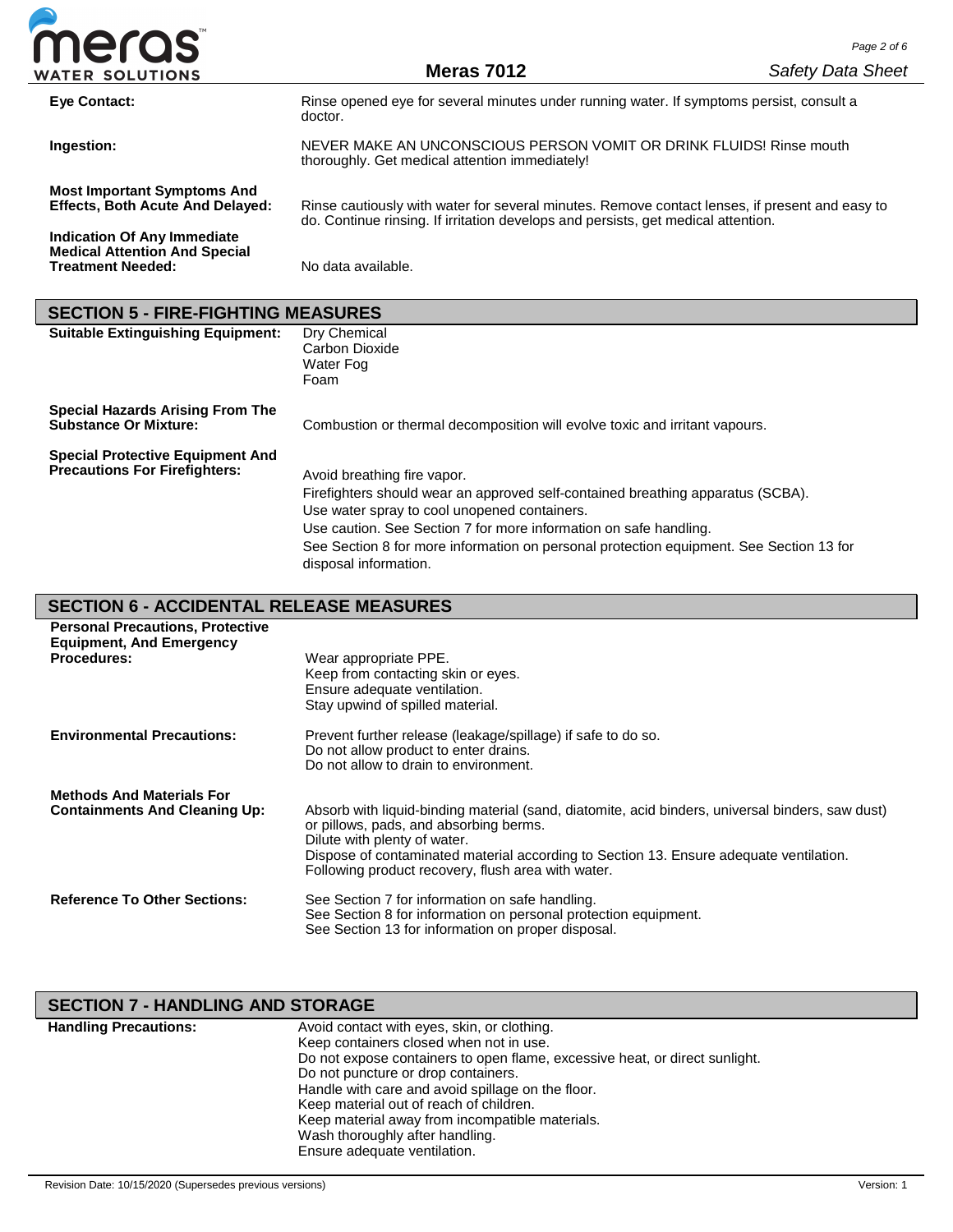| <b>Storage Requirements:</b> | Keep container tightly closed.<br>Avoid storage in direct sunlight. |
|------------------------------|---------------------------------------------------------------------|
|                              | Store in a well-ventilated place.                                   |

**Incompatible Materials:** Strong heat, oxidizing chemicals, and reducing agents.

### **SECTION 8 - EXPOSURE CONTROLS / PERSONAL PROTECTION**

| <b>Exposure Limits:</b>       |           |            |         |                    |            |         |                   |         |
|-------------------------------|-----------|------------|---------|--------------------|------------|---------|-------------------|---------|
| Component(s)                  | CAS No.   |            | OSHA    |                    | NIOSH      |         | ACGIH             |         |
|                               |           | PEL        | Ceiling | <u>STEL</u>        | <b>REL</b> | Ceiling | <u>TLV</u>        | Ceiling |
| Aluminum Chlorohydrate, as Al | 2042-91-0 | 5 mg/m $3$ |         | $3 \text{ mg/m}^3$ |            |         | mq/m <sup>3</sup> |         |

#### **Engineering Controls:**

All ventilation should be designed in accordance with OSHA standard (29 CFR 1910.94). Use local exhaust at filling zones and where leakage and dust formation is probable. Use mechanical (general) ventilation for storage areas.

Use appropriate ventilation as required to keep Exposure Limits in Air below TLV & PEL limits.

#### **Personal Protective Equipment:**

All safety equipment should be tested and approved under appropriate government standards such as NIOSH (US) or EN 166 (EU). Type of protective equipment should be selected based on concentration amount and conditions of use of this material. Full-face vapor respirator may be required as backup to engineering controls when proper engineering controls are not in place to keep TLV and PEL limits below defined thresholds. Respiratory protection must comply with 29 CFR 1910.134.

#### Eye/Face-

•Safety goggles (Face shield recommended).

Skin/Body-

•Gloves (PVC, neoprene, or nitrile).

#### Respiratory-

•None required.

#### General Hygiene Considerations-

•Handle in accordance with good industrial hygiene and safety practice.

•Keep away from foodstuffs, beverages, and feed.

•Wash face, hands, and any exposed skin thoroughly after handling.

- •Appropriately dispose of contaminated clothing; wash before re-use, if applicable.
- •Avoid contact with eyes, skin, and clothing.

### **SECTION 9 - PHYSICAL AND CHEMICAL PROPERTIES**

| <b>Form: Liquid</b>                                         | Vapor Pressure (Mm Hg): No data available.                  |
|-------------------------------------------------------------|-------------------------------------------------------------|
| <b>Color: Pale yellow</b>                                   | Vapor Density: No data available.                           |
| <b>Odor:</b> No data available.                             | Relative Density: 10.8 lbs/gal                              |
| pH: 4.3                                                     | <b>Specific Gravity: 1.3</b>                                |
| Melting/Freezing Point: No data available.                  | <b>Solubility in Water: Miscible</b>                        |
| Initial Boiling Point and Boiling Range: No data available. | Partition Coefficient (N-Octanol/Water): No data available. |
| <b>Flash Point:</b> No data available.                      | Auto Ignition Temperature: No data available.               |
| <b>Evaporation Rate: No data available.</b>                 | Decomposition Temperature: No data available.               |
| Flammability (Solid, Gas): No data available.               | Viscosity: No data available.                               |
| Upper/Lower Flammability or Explosive Limits: No data       | Volatiles (% By Weight): No data available.                 |
| available.                                                  | Volatile Organic Compounds (VOC's): No data available.      |

### **SECTION 10 - STABILITY AND REACTIVITY**

**Reactivity:** Not reactive under normal and ambient conditions. **Chemical Stability:** Stable under normal and ambient conditions.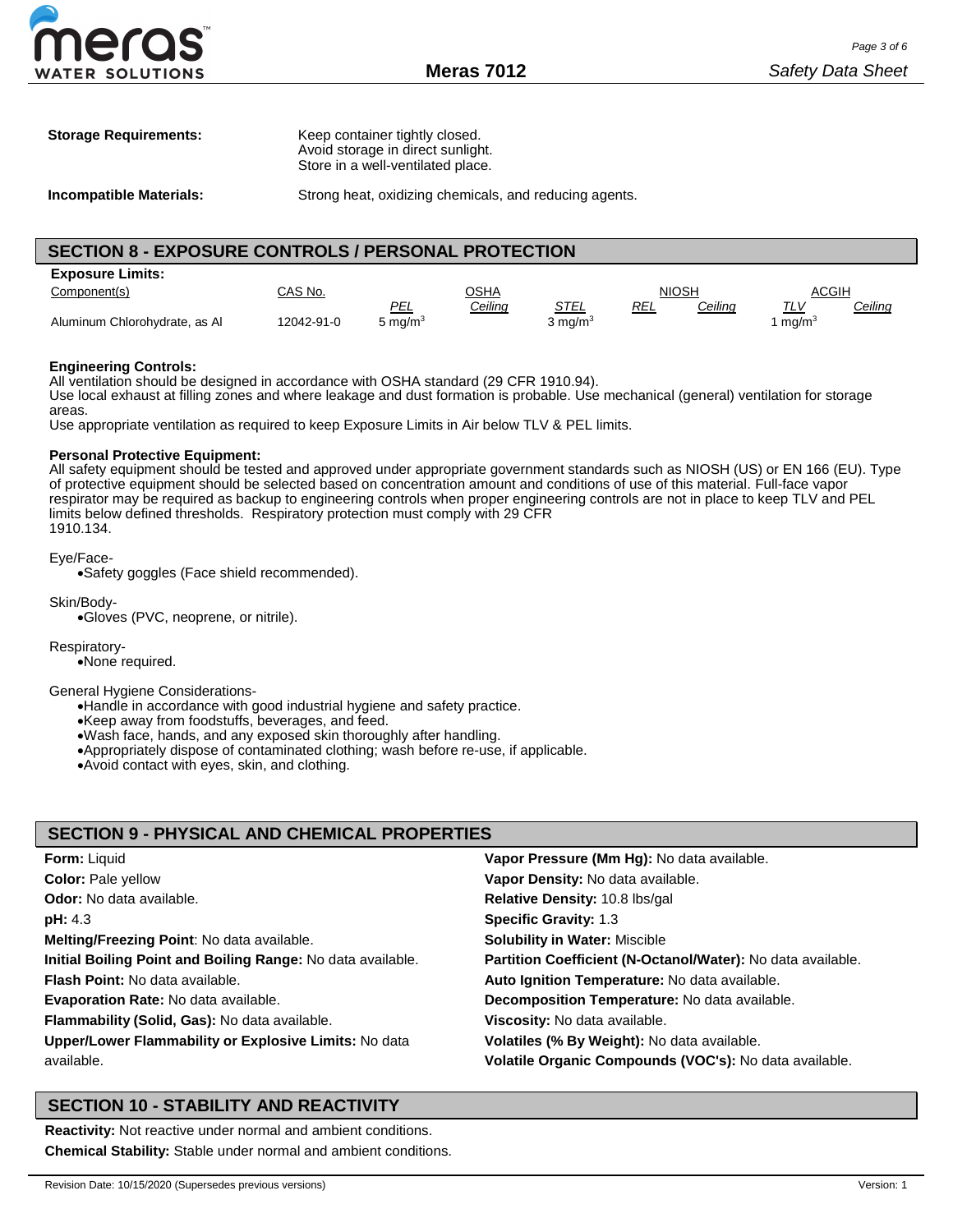

**Possibility of Hazardous Reactions:** No data available. **Conditions to Avoid:** No data is available. **Incompatible Materials:** Substances that react with water or Aluminum.

**Hazardous Decomposition Products:** No dangerous decomposition product known.

## **SECTION 11 - TOXICOLOGICAL INFORMATION**

| <b>Routes of Entry:</b>                                                                                                        | Eyes, dermal, ingestion, inhalation.                                                                 |
|--------------------------------------------------------------------------------------------------------------------------------|------------------------------------------------------------------------------------------------------|
| <b>Acute Toxicity:</b><br>Aluminum Chlorohydrate<br>Oral Toxicity (LD <sub>50</sub> )-<br>Dermal Toxicity (LD <sub>50</sub> )- | No data available.                                                                                   |
| <b>Primary Eye Irritation:</b><br><b>Primary Skin Irritation:</b>                                                              | Strong irritating effect.<br>Strong irritating effect.                                               |
| Sensitization:                                                                                                                 | No data available.                                                                                   |
| Carcinogenicity:<br>IARC-<br>ACGIH-<br>NTP-<br>OSHA-                                                                           | No ingredients listed.<br>No ingredients listed.<br>No ingredients listed.<br>No ingredients listed. |
| <b>Reproductive Toxicity:</b>                                                                                                  | No data available.                                                                                   |
| <b>Specific Target Organ Toxicity-</b><br><b>Single Exposure:</b>                                                              | No data available.                                                                                   |
| <b>Specific Target Organ Toxicity-</b><br><b>Repeated Exposure:</b>                                                            | No data available.                                                                                   |
| <b>Aspiration Hazard:</b>                                                                                                      | No data available.                                                                                   |

# **SECTION 12 - ECOLOGICAL INFORMATION**

| Ecotoxicity:<br>Toxicity to Fish $(LC_{50})$ -                              | Danio rerio: 10-100 mg/l (96 H)                                                     |
|-----------------------------------------------------------------------------|-------------------------------------------------------------------------------------|
| Toxicity to Daphnia and Other<br>Aquatic Invertebrates (EC <sub>50</sub> )- | Daphnia magna: 38 mg/l (48 H)                                                       |
| <b>Persistence and Degradability:</b>                                       | No data available.                                                                  |
| <b>Bioaccumulation Potential:</b>                                           | No data available.                                                                  |
| <b>Mobility in Soil:</b>                                                    | No data available.                                                                  |
| <b>Results of PBT and vPvB</b><br>Assessment:                               | This substance is not considered to be persistent, bioaccumulating nor toxic (PBT). |
| <b>Other Adverse Effects:</b>                                               | No data available.                                                                  |

## **SECTION 13 - DISPOSAL CONSIDERATIONS**

| <b>Recommendation:</b>  | Hazardous wastes shall be managed responsibly.<br>Contact a licensed professional waste disposal service to dispose of this material.<br>Disposal must comply will local, state, and federal regulations.<br>Do not discharge effluent containing this product into lakes, streams, ponds, estuaries, oceans, or<br>other waters unless in accordance with the requirements of an NPDES permit. |
|-------------------------|-------------------------------------------------------------------------------------------------------------------------------------------------------------------------------------------------------------------------------------------------------------------------------------------------------------------------------------------------------------------------------------------------|
| <b>Cleansing agent:</b> | Water should be used as a cleansing agent to rinse empty containers and/or soiled PPE.                                                                                                                                                                                                                                                                                                          |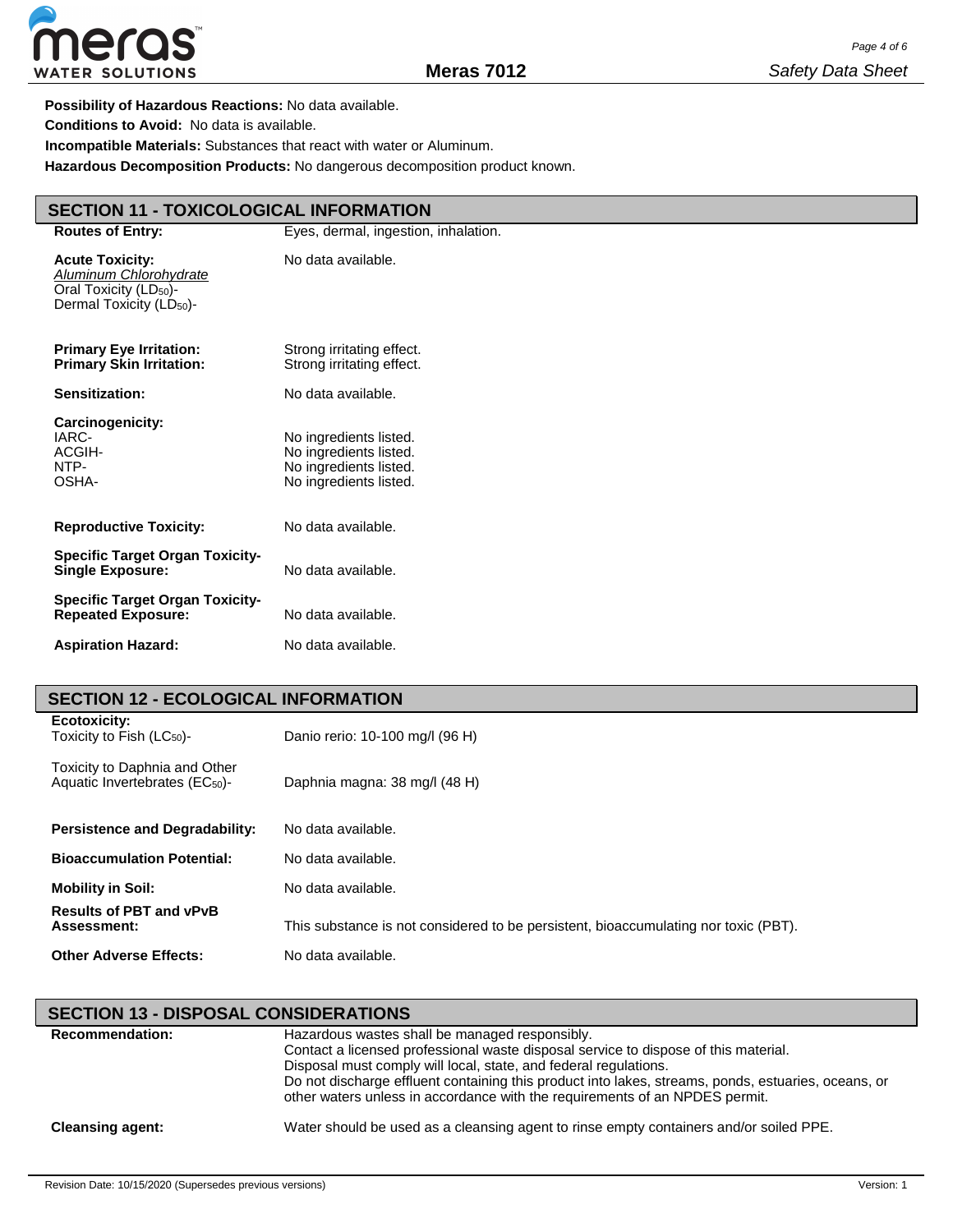

### **SECTION 14 - TRANSPORTATION INFORMATION**

**US DOT** Not regulated.

**IMDG**

Not regulated.

**IATA** Not regulated.

*Limited Quantity:* N/A *Excepted Quantity:* N/A

## **SECTION 15 - REGULATORY INFORMATION**

**EPA Registration No.: Cal DPR Registration No.:**

|                                  |         | <b>EPCRA EHS</b> |           | <b>CERCLA HS</b> | <b>CAA 112r</b> | EPCRA 313 | <b>Prop 65 Listed</b> |
|----------------------------------|---------|------------------|-----------|------------------|-----------------|-----------|-----------------------|
| <b>Listed Hazardous Chemical</b> | CAS No. | RQ (lbs)         | TPQ (lbs) | RQ (lbs)         | TQ (lbs)        |           |                       |

**Legend** EPCRA- Emergency Planning and Community Right-to-Know Act CERCLA- Comprehensive Environmental Response, Compensation and Liability Act CAA- Clean Air Act RQ- Release Quantity TPQ- Threshold Planning Quantity EPA- Environmental Protection Agency DPR- Department of Pesticide Registration